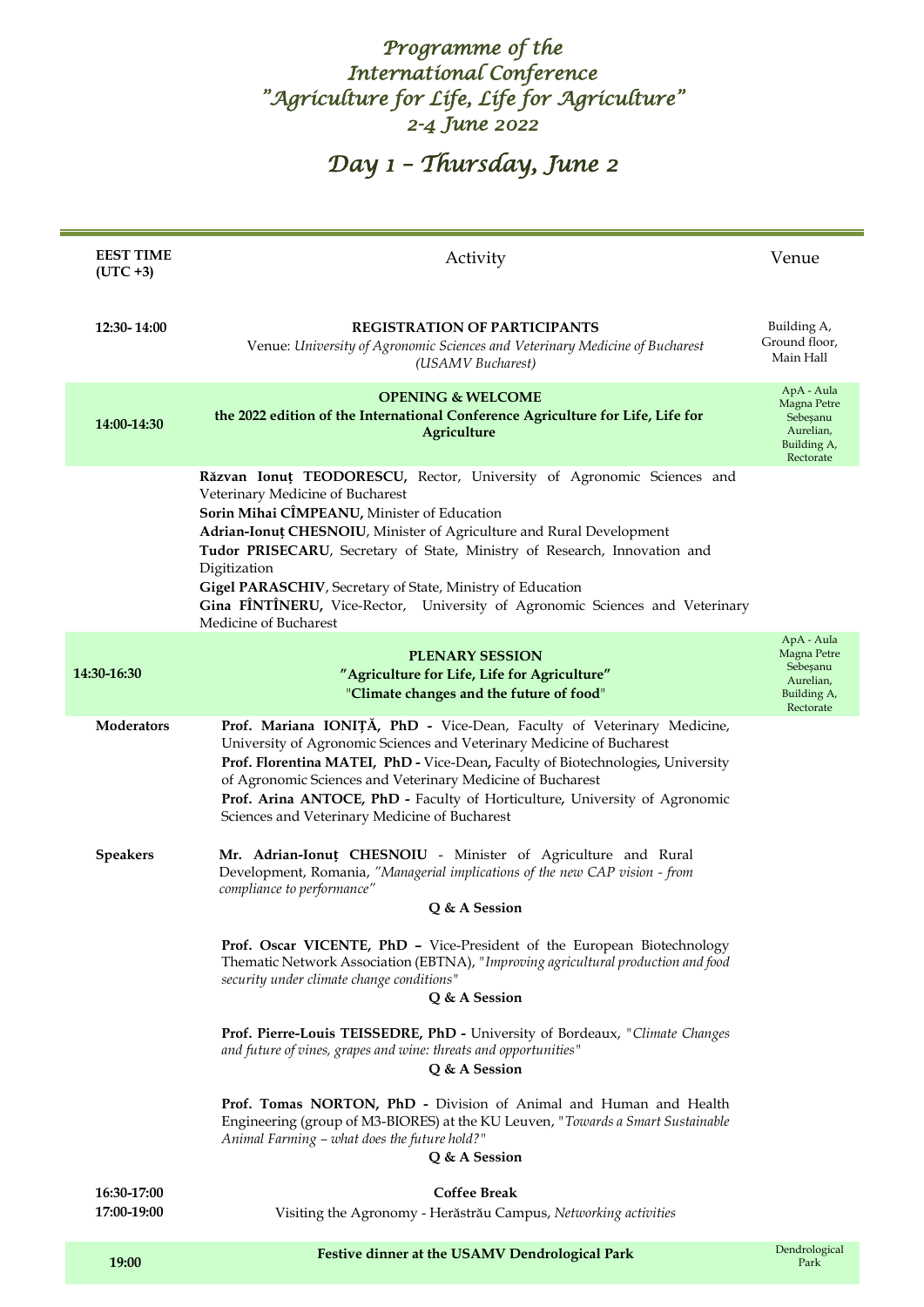### *Day 2 – Friday, June 3*

*Works on sections - See detailed sections programs*

*Section 1 – Agronomy, Section 2 – Horticulture, Section 3 – Animal Sciences, Section 4 - Veterinary Medicine, Section 5 - Land Reclamation, Earth Observation & Surveying, Environmental Engineering, Section 6 – Biotechnology, Section 7 - Management and Economics in Rural Areas*

| 08:00-09:00 | Registration of participants                   |
|-------------|------------------------------------------------|
| 09:00-09:15 | <b>Opening session</b>                         |
| 09:15-11:00 | <b>Paper Presentations I</b>                   |
| 11:00-11:30 | Coffee break $\angle Q$ & A Session            |
| 11:30-13:30 | <b>Paper Presentations II</b>                  |
| 13:30-14:30 | Lunch                                          |
| 14:30-16:00 | <b>Paper Presentations III</b>                 |
| 16:00-16:30 | Coffee break / Viewing posters and discussions |
| 16:30-17:00 | Conclusions and Closing session                |

# *Day 3 – Saturday, June 4*

## *Conference visits*

**08:00–18:00** Conference visit 1: Pietroasa - Istrița Research and Development Station for Viticulture, Winemaking and Fruit Growing

**08:00–20:00** Conference visit 2: Bran Castle (Dracula's Castle) – Predeal – Peleş Castle

### *Workshops within the conference*

| Day    | <b>EEST TIME</b><br>$(UTC + 3)$<br><b>VENUE</b> | Activity                                                                                                                                      | Organizer                                                   |
|--------|-------------------------------------------------|-----------------------------------------------------------------------------------------------------------------------------------------------|-------------------------------------------------------------|
| June 2 | $11:00 - 13:00$<br>A I 58                       | Circularity in mixed crop-livestock<br>production - a priority for sustainable<br>development                                                 | Faculty of Animal Productions Engineering<br>and Management |
| June 3 | $11:00 - 14:00$<br>A II, second<br>floor        | Hygienic Designed Solutions for Food<br>Safety Assurance                                                                                      | Faculty of Biotechnologies                                  |
| June 3 | $16:00 - 18:00$<br>A III 142                    | Local and organic ingredients for allergen-<br>free products                                                                                  | Faculty of Animal Productions Engineering<br>and Management |
| June 3 | $14:30 - 17:00$<br>P20, ground<br>floor         | Professional Standards and Quality of<br>Landscaping Education, 9th edition -<br>Resilience of the urban landscape -<br>ecological approaches | Faculty of Horticulture                                     |
| June 3 | $15:00 - 18:00$<br>P16, ground<br>floor         | Agriculture for ICT - ICT for Agriculture                                                                                                     | Faculty of Horticulture                                     |
| June 3 | $15:30 - 17:30$                                 | Theory and practice in nutritional quality                                                                                                    | Research Center for Studies of                              |
|        | Administrative<br>Council Room                  | of horticultural products analysis, in the<br><b>EU Green Deal context</b>                                                                    | Food Quality and Agricultural Products                      |
| June 3 | $16:00 - 18:00$                                 | Project Management for Young<br>Researchers                                                                                                   | Faculty of Veterinary Medicine                              |